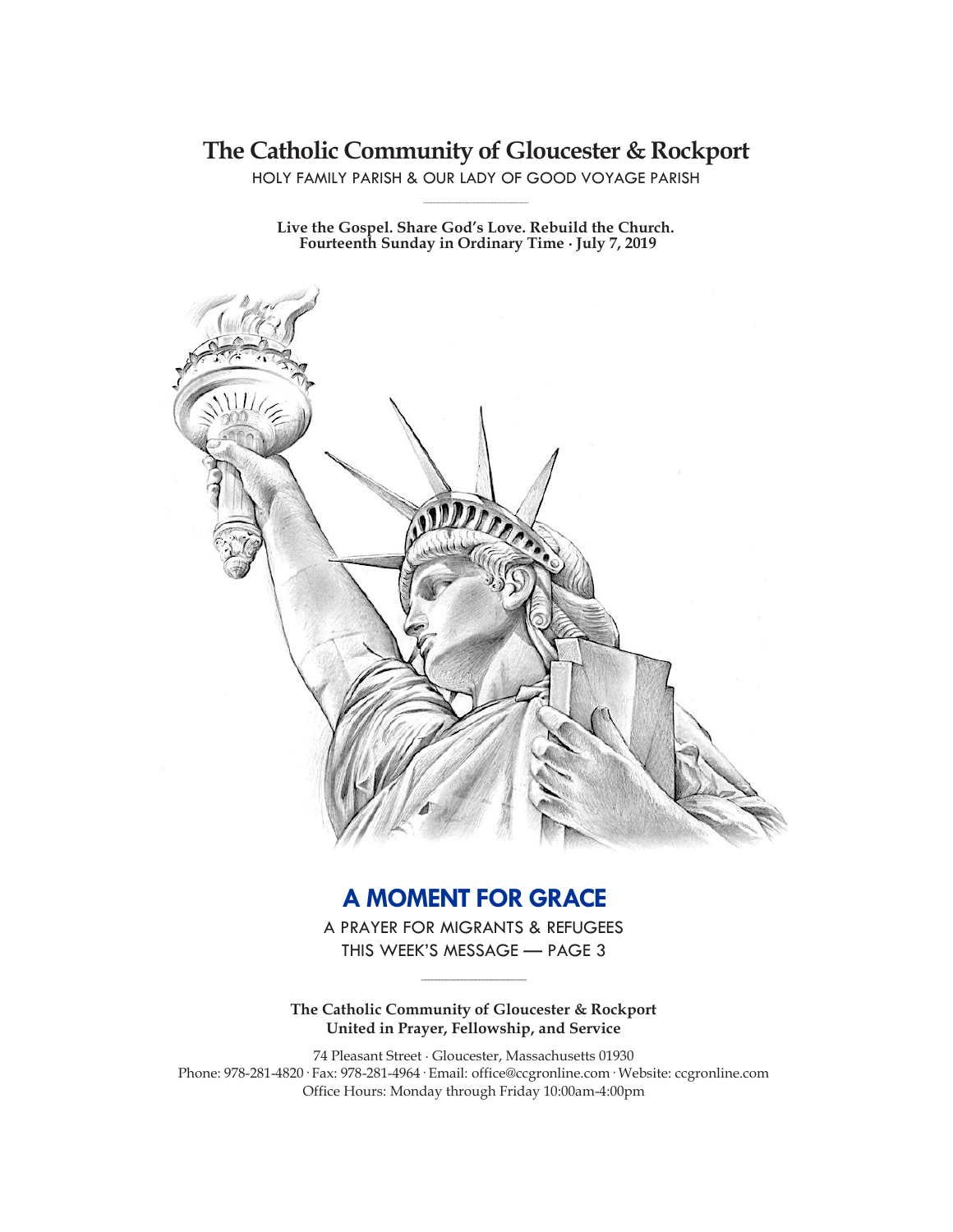#### **LIVING THE GOSPEL \_\_\_\_\_\_\_\_\_\_\_\_\_\_\_\_\_\_\_\_\_**

# **The Way**

## SACRAMENTAL PREPARATION FOR ADULTS BEGINNING THIS FALL!

#### *I am the way, the truth, and the life (John 14:6).*

"The Way" was the among the earliest names for followers of the Risen Christ. The Way also appears as a biblical reference to the earliest Christian communities in the Acts of the Apostles. In addition, tradition teaches that both before and after his conversion, Saint Paul referred to the disciples of Christ as part of the Way. More than two thousand years later, Catholic Christians are still part of the Way of Jesus Christ. But as we all know, a life of discipleship is not a hobby or pastime. It is a vocation, a way of life that lays claim to our whole heart, mind, and strength. As disciples, our lives should be focused on and inspired by our faith in Christ, who is our merciful redeemer, friend, and brother. And as disciples, we are called to reach out to those who need our help in growing closer to Christ and the Church.

If you are an adult (age 18 and over) and have not received all of the Sacraments of Initiation in the Roman Catholic Church (Baptism, Eucharist, and Confirmation), then please consider joining "The Way", a new adult faith formation program that will meet on Sunday mornings after our 8:15am Mass beginning on October 13th in Saint Ann House of Prayer. The Way (typically called the Rite of Christian Initiation for Adults) is a seven month program that prepares adults to be received into the Catholic Church at the Easter Vigil. As part of this same program, we will prepare adults for the Sacrament of Confirmation (to be received at either the Easter Vigil or at a regional archdiocesan celebration). Other parishioners who have received the Sacraments are also welcome to join us!

Our group will meet every other week for fellowship, formation, and faith sharing. As a community of disciples, we will learn together about the basic beliefs, teachings, and traditions of the Church; and we will explore the methods of prayer and spirituality that have brought centuries of believers closer to Christ Jesus and to the Church. In addition, we will talk openly and honestly about the challenges of living an authentic life of faith, hope, and love in the modern world. If you would like to learn more about this journey of faith and become part of a unique fellowship in preparation for the sacraments of God's Church, then please contact Cliff Garvey at cgarvey@ccgronline.com or 978-281- 4820. Please join us! Spread the word! All are invited! All are welcome!

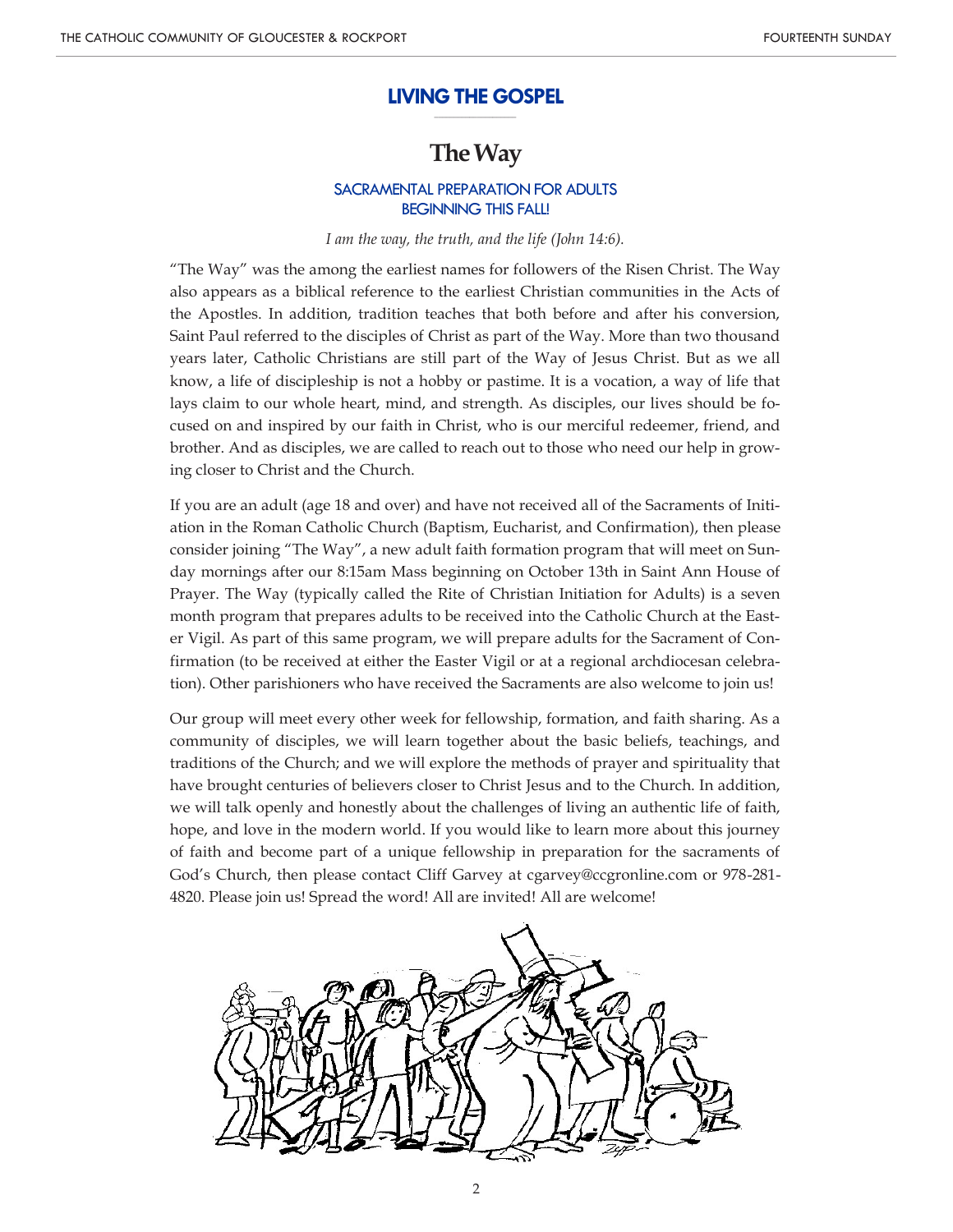#### **THIS WEEK'S MESSAGE \_\_\_\_\_\_\_\_\_\_\_\_\_\_\_\_\_\_\_\_\_**

# **A Moment for Grace**

## A PRAYER FOR MIGRANTS & REFUGEES

God of our wandering ancestors, long have we known that your heart is with the refugee; that you were born into time in a family of refugees fleeing violence in their homeland, who then gathered up their hungry child and fled into a strange land. Their cry, your cry, resounds through the ages: "Will you let me in?"

Give us hearts that break open when our brothers and sisters turn to us with that same cry. Then surely, all these things will follow: Ears will no longer turn deaf to their voices; Eyes will see a moment for grace instead of a threat; Tongues will not be silenced but will instead advocate. And hands will reach out: working for peace in their homeland, working for justice in the lands where they seek safe haven.

Lord, protect all migrants and refugees. May the find a friend in me and so make me more worthy of the refuge that I have found in you. Glory to the Father, to the Son, and to the Holy Spirit; as it was in the beginning, is now, and will be forever. Amen.

#### A MESSAGE FROM POPE FRANCIS

Dear brothers and sisters, our response to the challenges posed by contemporary migration can be summed up in four words: welcome, protect, promote, and integrate… Through them, the Lord calls us to conversion, to be set free from exclusivity, indifference, and the throw-away culture. Through them, the Lord invites us to fully embrace our Christian life, and to contribute, each according to his or her vocation, to the building up of a world that is more in accord with God's plan.

> *Source: Catholic Relief Services Source: Papal Message for World Day of Migrants & Refugees 2019*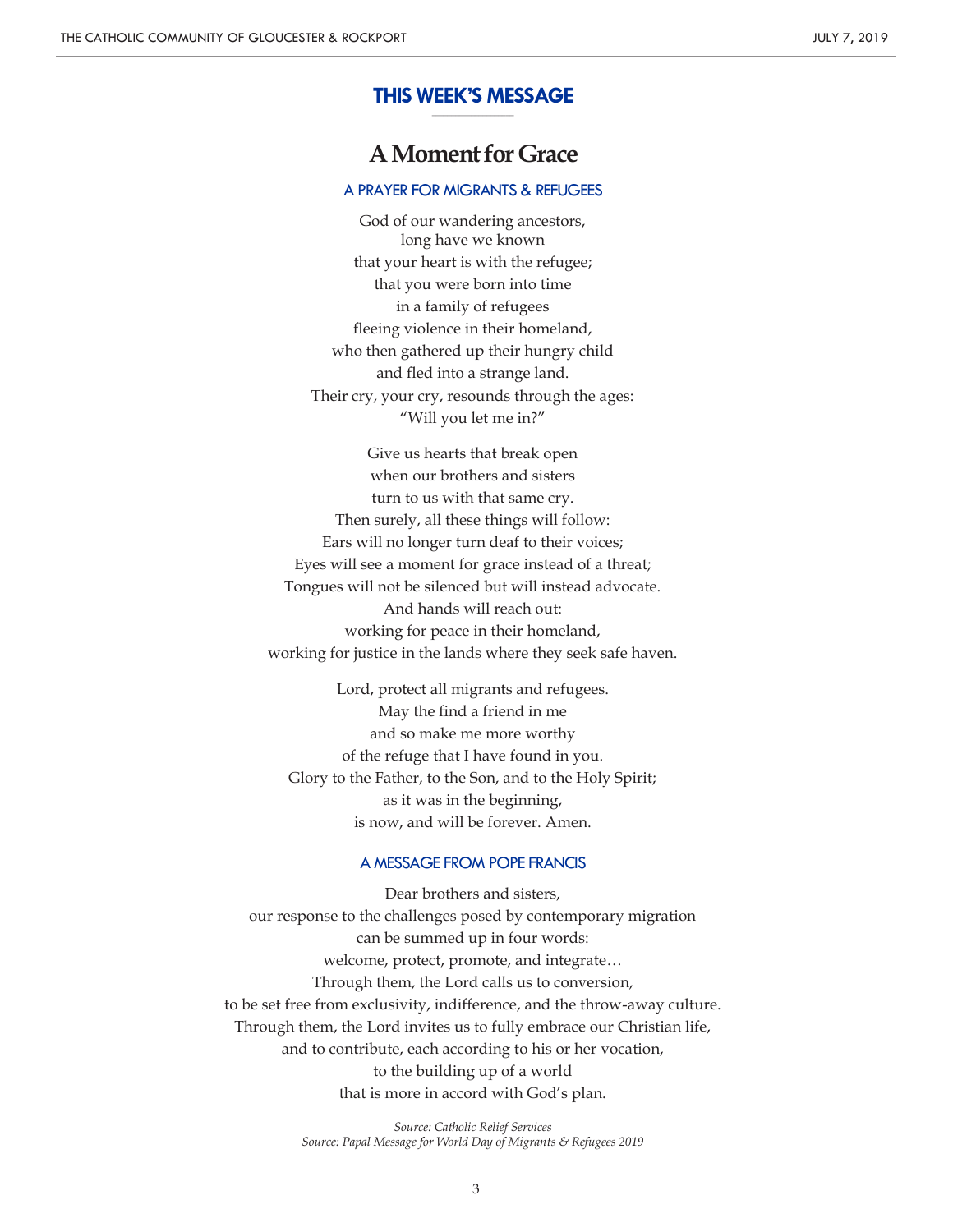#### **SHARING GOD'S LOVE \_\_\_\_\_\_\_\_\_\_\_\_\_\_\_\_\_\_\_\_**



# PASTOR'S MESSAGE OF THANKS **THE WAY FOR KIDS** CONGRATULATIONS, YOUNG DISCIPLES!

The Catholic Community of Gloucester & Rockport wishes to congratulate the following young disciples from both Holy Family Parish and Our Lady of Good Voyage Parish who successfully completed "The Way for Kids" and received their First Holy Communion on the Solemnity of the Body & Blood of Christ:

> Madelyn Brown Julianna Curcuru Henry Goulart Michael Grossi Riley McKinnon Hailey Powers Gabriel Spagnol

During the past six weeks, in a special program for older children who did not receive First Holy Communion in the second grade, these seven children prayed, studied, and grew together in prayer, fellowship, and service. In addition, they learned together that disciples of all ages are called to live the Gospel, share God's love, and rebuild the Church. They were well-prepared to receive the Body & Blood of Christ; and they are now ready to become faith-filled fellow parishioners!

These young disciples wish to thank their parents, families, and friends for their love, prayers, and support. In particular, they wish to express their appreciation to those who helped them prepare for their First Holy Communion: Fernanda Brown, Betsy Works, and myself.

Finally, please pray for all of our young fellow parishioners, their parents, and families so that they will continue to grow in faith, hope, and love; and that they will continue to join us for Mass on a regular basis. Please also pray in thanksgiving for our pastoral team and our dedicated volunteers who make these celebrations possible. Thank you for your prayers and support! May God bless you and your family! Peace and blessings to all! — Father Jim

### **LIFELONG FAITH FORMATION**

**Learn more about our programs for adults & kids!** Join us: ccgronline.com/formation! Please join us! Spread the word! All are invited! All are welcome! Always!

#### **PRAYER, FELLOWSHIP, AND SERVICE \_\_\_\_\_\_\_\_\_\_\_\_\_\_\_\_\_\_\_\_**

## **KNIGHTS OF COLUMBUS Tuesday, July 9th at 7:00pm**

The Knights of Columbus (Council 215) is a fraternal and charitable organization of Catholic men that serves the Catholic Community of Gloucester & Rockport at both Holy Family Parish and Our Lady of Good Voyage Parish. Since 1897, our award-winning council has sponsored countless works of charity including annual events like our blood drive, food drive, golf tournament, and the Coats for Kids program; along with our ongoing support for the Saint Vincent de Paul Society.

If you have twenty-four hours to volunteer this year for charity, we can transform that commitment into meaningful results for you, your family, and our community. The Knights of Columbus (Council 215) meets on the second Tuesday of every month in our parish office. Our next meeting is scheduled for Tuesday, July 9th at 7:00pm. For more information, please visit our website at kofc215.com or contact us at info@kofc215.com. Please join us! New members are always welcome!

## **PASTOR'S NOTE Reminder About Smoking & Litter**

All parishioners, friends, and guests of the Catholic Community of Gloucester & Rockport are reminded that smoking is prohibited both inside and outside of all buildings at both Holy Family Parish and Our Lady of Good Voyage Parish. If you choose to smoke off-site, please dispose of your ashes, butts, and all other forms of trash in an appropriate receptacle (not on our lawns, gardens, parking lots, or sidewalks). My prayer is that all parishioners will remind our friends, neighbors, and fellow citizens that we have a solemn obligation to care for our common home! Let's work together to keep Gloucester & Rockport beautiful! Thank you in advance for your cooperation! Peace and blessings to all!— Father Jim

### **WE SHARE Safe & Easy Electronic Giving**

Electronic giving is available at both Holy Family Parish and Our Lady of Good Voyage Parish. It is a secure and simple way of making online donations to your home parish using a credit card, debit card, or electronic check. Donations can be made on a one-time or ongoing basis. And it takes just a few minutes to set up a secure personal account. For more information, please visit our ccgronline.com/news, choose the appropriate parish link, and click "make a donation." For more information, please contact Melissa Joseph at 978-281-4820 or office@ccgronline.com. Thank you for your generous and ongoing support! Peace and blessings to all! —Father Jim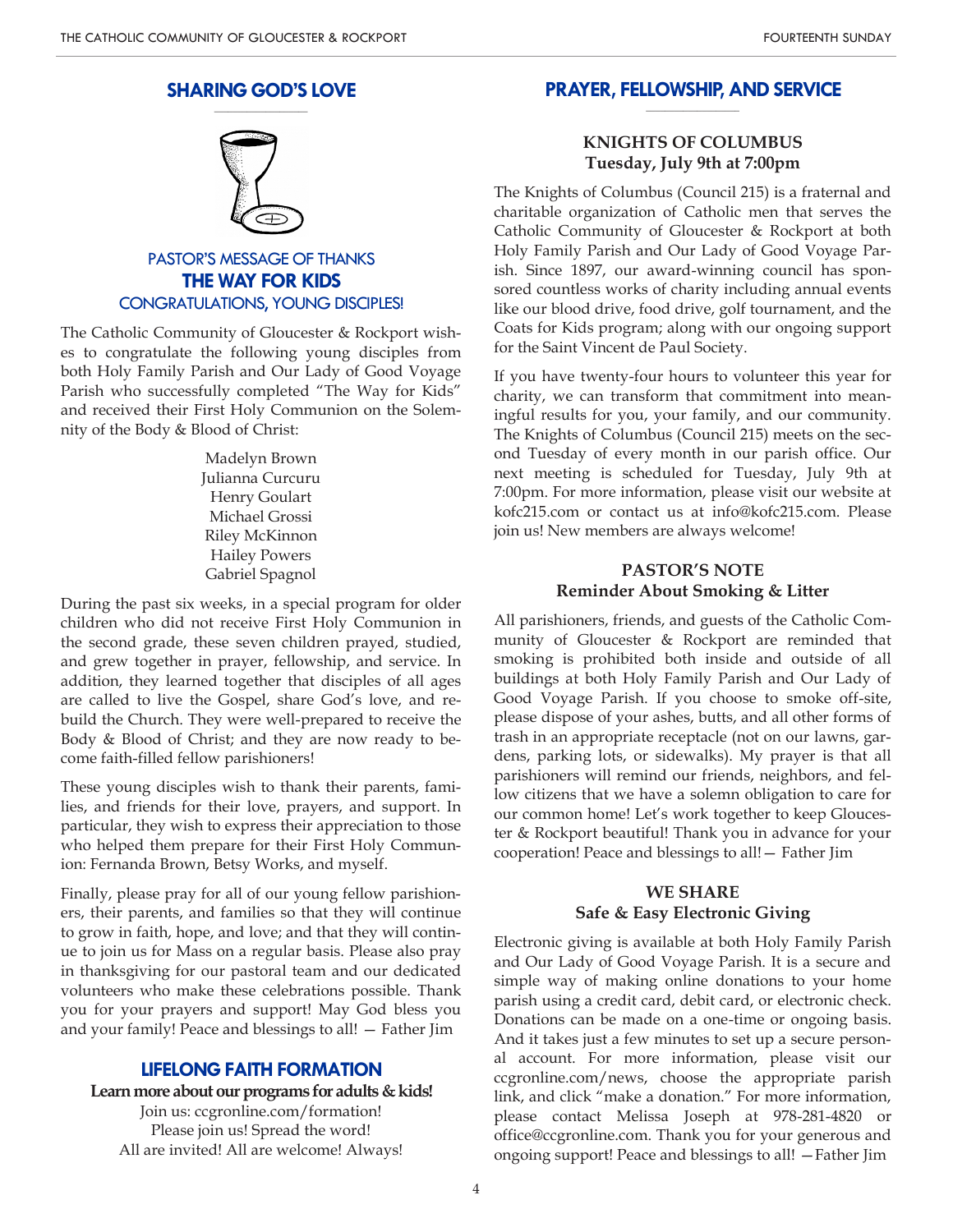#### **PRAYER, FELLOWSHIP, AND SERVICE \_\_\_\_\_\_\_\_\_\_\_\_\_\_\_\_\_\_\_\_**

# **ONLINE RESOURCES FOR PRAYER Join us: ccgronline.com/prayer!**

Each day, all are invited to join us for a few moments of prayer and reflection at ccgronline.com/prayer. Our website features links to the Saint of the Day, Sharing the Word, and Sunday Soundbites, which are 90 second reflections based on the daily Mass readings and the lives of the saints. Our website also features an easy-to-use link for praying the Liturgy of the Hours online.

In addition, please join us every week for Bringing Home the Word, a weekly newsletter for families that offers suggestions for prayer and reflection based on the Sunday Mass readings. Each issue includes words of wisdom from Pope Francis, along with reflections on the scriptures, spirituality, and the lives of saints. Every Saturday, a new edition of Bringing Home the Word is posted at ccgronline.com! Please join us!

## **THE HOLY ROSARY Monday Through Saturday After Daily Mass!**

All are invited to join the Catholic Community of Gloucester & Rockport as we pray the Holy Rosary every morning after our 8:00am Daily Mass. By praying the Rosary, we grow closer to our Risen Lord by meditating on the mysteries of his life, death, and resurrection; and we grow closer to our Blessed Mother by asking for her powerful intercession for ourselves, our parishes, and our troubled world. Daily Mass is celebrated in Our Lady of Good Voyage Church on Mondays, Wednesdays, Fridays and Saturdays at 8:00am; and in Saint Joachim Church on Tuesdays and Thursdays at 8:00am. For more information, please contact Father Jim at frjim@ccgronline.com or 978-281-4820. Please join us! All are invited! All are welcome!

## **EUCHARISTIC ADORATION The Holy Father's Favorite Way to Pray!**

Pope Francis was once asked about his favorite way of praying. In response, he said: "What I truly prefer is Eucharistic Adoration… In the evening between seven and eight o'clock, I pray in adoration before the Blessed Sacrament." Eucharistic Adoration is a prayerful devotion to the Real Presence of Christ in the Blessed Sacrament. Each week, the Catholic Community of Gloucester & Rockport offers four opportunities for Eucharistic Adoration: Mondays at Saint Joachim Church (6:30pm— 8:00pm); Thursdays at Saint Ann Church (6:30pm— 7:30pm); and Tuesdays and Thursdays at Saint Joachim Church (8:30am—10:00am). For more information, please contact Jane Russo at jlrusso333@hotmail.com or 978-281- 4820. Please join us! All are invited! All are welcome!

## **REBUILDING THE CHURCH**



# HEALING GOD'S FAMILY & REBUILDING OUR CHURCH **AN EVENING** with **SAINT BRIDGET** of **SWEDEN** THURSDAY, JULY 18TH - BEGINS AT 6:00PM

More than eight centuries ago, the Crucified Christ called out to the young man who would become Saint Francis of Assisi: "Go! Rebuild my church which as you can see is falling into ruin!" Francis took the Lord's command literally and set out to repair small chapels in and around his hometown. Over the years, however, Francis came to understand more fully that his vocation to live the Gospel and share God's love was vital to rebuilding the Church all around the world.

In this spirit and in appreciation for the crisis facing the Roman Catholic Church in our own time, the Catholic Community of Gloucester & Rockport will gather in commemoration of important feast days and pray for the healing of God's family and for the courage to rebuild our wounded Church. In addition, we will also beg the saints to pray for us and to guide us in the hard work of discipleship during these difficult times.

All are invited to join us for our next Evening of Prayer for the Healing of God's Family on Thursday, July 18th in honor of Saint Bridget of Sweden (1303-1373), a wife, mother, mystic, and visionary who founded a religious order that continues to flourish almost seven centuries after its founding. This special evening of prayer will begin at 6:00pm with Evening Prayer and Exposition of the Blessed Sacrament. At 6:45pm, we will pray the Holy Rosary for the healing of God's family. And at 7:30pm, we will conclude with Night Prayer & Benediction.

During Evening Prayer, Cliff Garvey will offer a reflection on the life and legacy of Saint Bridget of Sweden. We will also pray with the relics of Saint Elizabeth Hesselblad (1870-1957) who renewed the Bridgettine Order. These relics have been known to comfort the afflicted and heal the sick. We hope and pray that you and your family will be able to join us for all or even just part of this special evening of prayer, reflection, and devotion. For more information, please contact Cliff at cgarvey@ccgronline.com or 978-281-4820. Please join us! Spread the word! All are invited! All are welcome!

> **THE LIFE OF SAINT BRIDGET Watch a short video on our website!** Click the link: ccgronline.com!